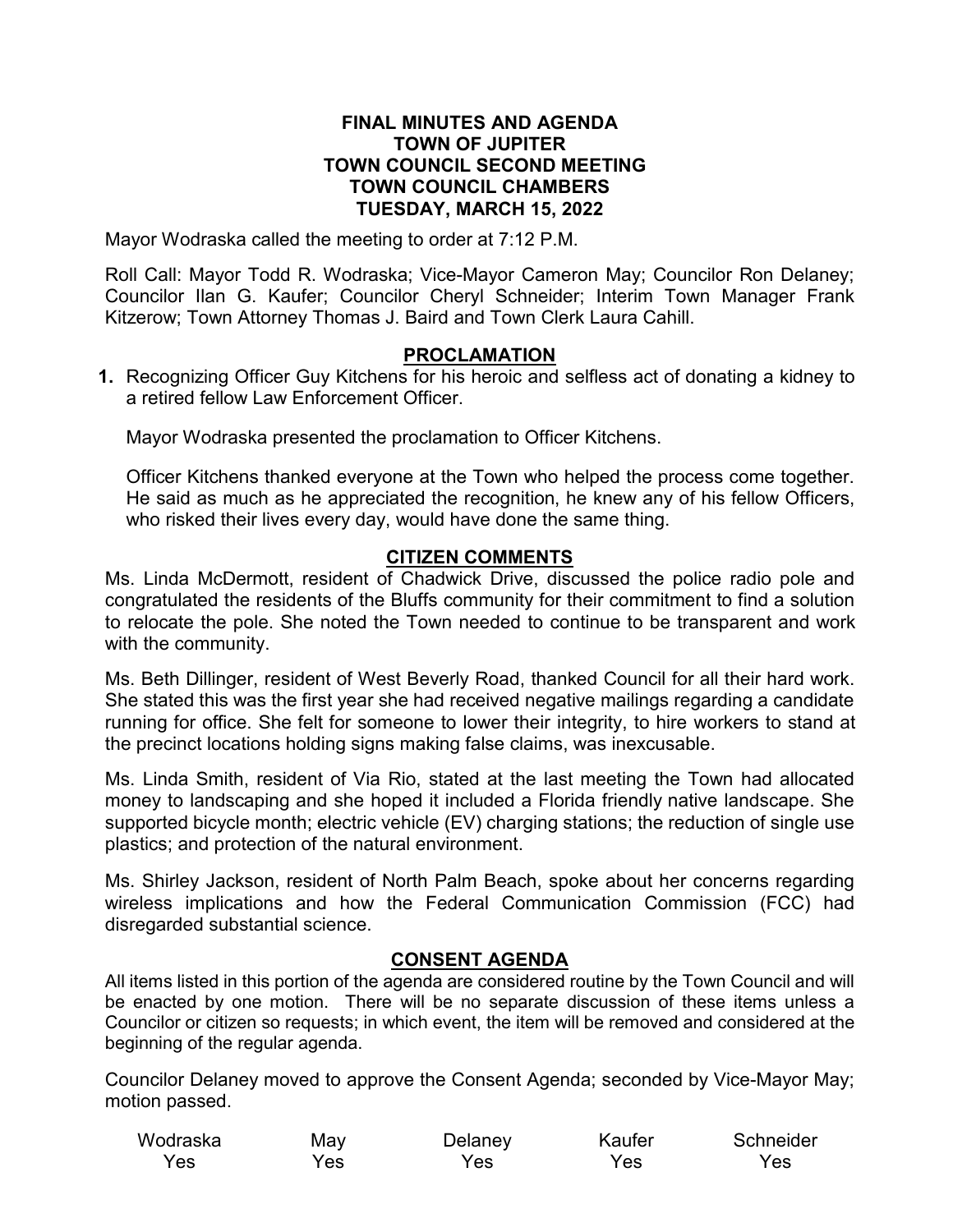### **CONSENT AGENDA**

#### **PUBLIC BUSINESS**

- **2. Resolution 33-22,** Approving the purchase order for the Jupiter Community Park sports lighting materials to Musco Lighting, LLC in an amount not to exceed \$2,099,356.
- **3. Resolution 35-22,** Approving the award of EPW 2022-19 New Haven & The Island curbing and asphalt repairs to E&F Florida Enterprises Inc. D.B.A. Creative Contracting Group in an amount not to exceed \$202,073.

## **REPORTS TOWN ATTORNEY - NONE TOWN MANAGER**

· Officer Kitchens – Mr. Kitzerow acknowledged Officer Kitchens for being an amazing officer and human being.

#### **TOWN COUNCIL – LIAISON REPORTS AND COMMENTS MAYOR WORDRASKA**

· Financial Disclosure Bill – Mayor Wodraska said the financial disclosure bill would require municipal officials to fill out Form 6 instead of Form 1 did not pass. He also mentioned the bill regarding raising the limits on sovereign immunity which would have impacted insurance rates did not pass.

## **VICE-MAYOR MAY**

- Officer Kitchens Vice-Mayor thanked Officer Kitchens for stepping up.
- · Welcomed Councilor Schneider Vice-Mayor May welcomed Councilor Schneider and he looked forward to working with her.

## **COUNCILOR DELANEY**

- · Officer Kitchens Councilor Delaney stated the act Officer Kitchen's did was selfless and was remarkable.
- · Welcomed Councilor Schneider Councilor Delaney also welcomed Councilor Schneider and mentioned all the hard work she had put towards the Town.

## **COUNCILOR SCHNEIDER**

- · Honored to be on Council Councilor Schneider stated she was honored to sit up with the rest of Council.
- · Officer Kitchens Councilor Schneider complimented the act of Officer Kitchens and said it was very impressive.

# **COUNCILOR KAUFER**

- Welcomed Councilor Schneider Councilor Kaufer congratulated Councilor Schneider on being elected to Town Council.
- · Officer Kitchens Councilor Kaufer thanked Officer Kitchens for his sacrifice and said it was an amazing story.